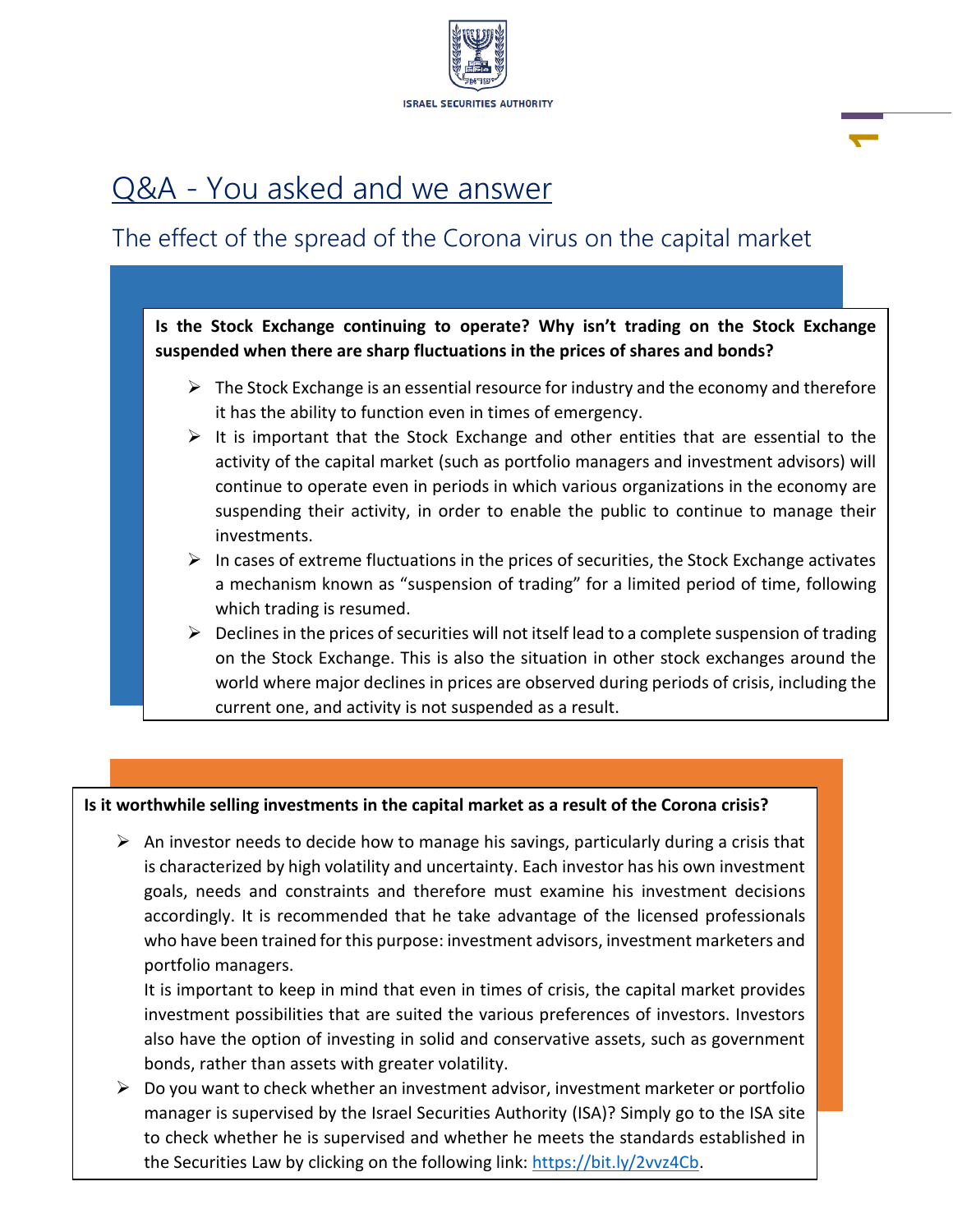

## **Can one lose an investment he made in a public company? Is there any entity responsibility for recovering money for investors?**

**2**

- $\triangleright$  Investment in the capital market involves risk both in normal times and during a crisis. In cases where money was invested in a company that defaults, then the risk implicit in the investment is realized and the money invested may be lost. It is often the case that companies that default enter into debt rescheduling arrangements, with the goal of improving their business activity and providing maximal value to their bondholders in the circumstances that have arisen. It is important to know that shareholders and other stakeholders, such as creditors, are paid from the company's assets and if there is a monetary loss there is no entity that will reimburse them.
- $\triangleright$  Past events show that over time the markets usually correct for the declines during a crisis and the share prices of certain companies return to previous levels. On the other hand, in previous crises there were companies whose business activity did not return to its previous levels and who even defaulted during the crisis or following it.

**How can I access the financial reports of a company that I have invested in and thus to know if it is exposed to the effects of the Corona virus?** 

- $\triangleright$  The MAGNA system (the reporting system of ISA) contains all of the reports of reporting corporations.
- $\triangleright$  The corporations are required to report any material effects of the Corona events on their business activity, if there are any. The system is accessible to the public through ISA site or directly – www.magna.isa.gov.il.
- $\triangleright$  In parallel, share price movements can be viewed at the site of the Tel Aviv Stock Exchange.